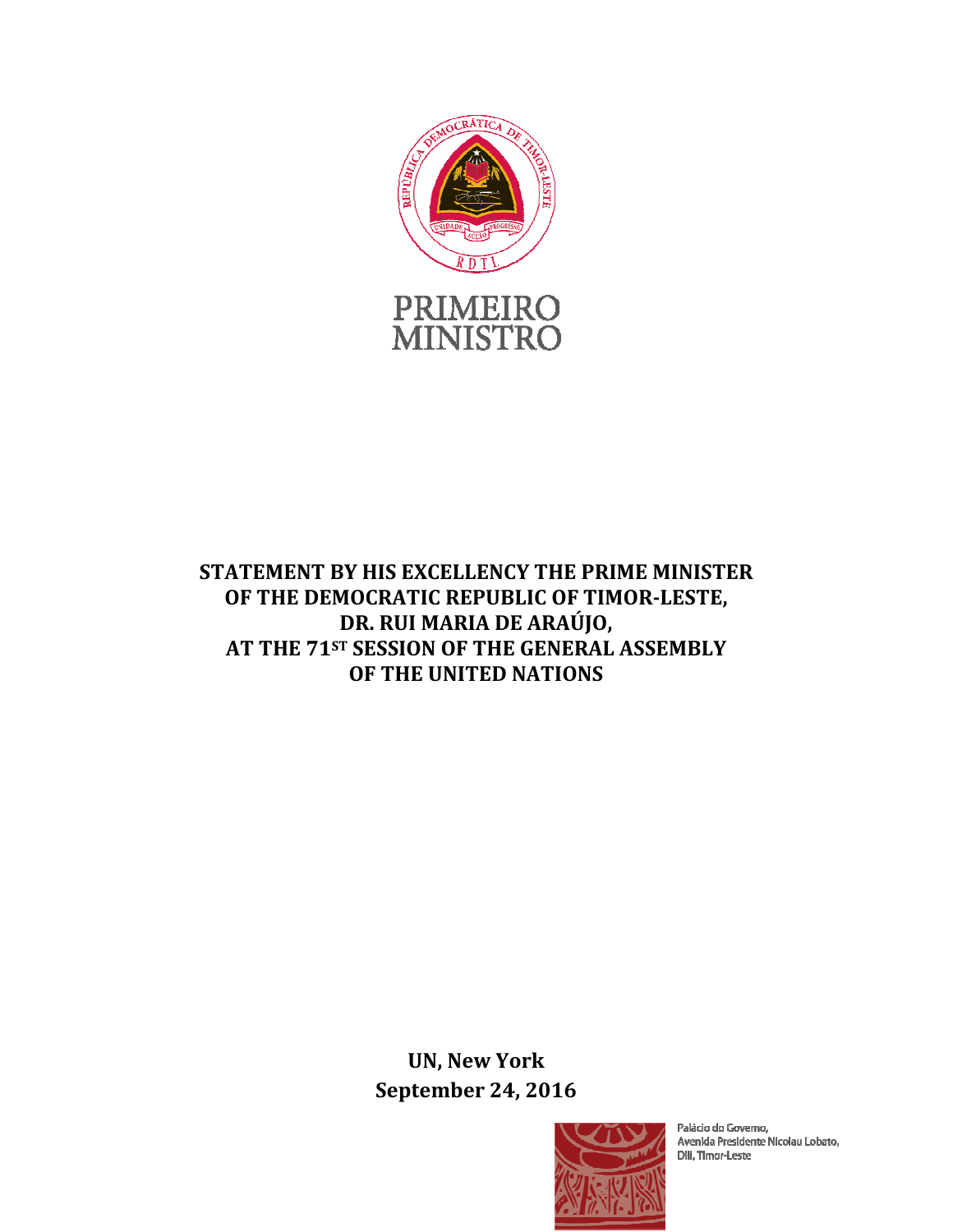## Excellencies

 Mr. President of the General Assembly Mr. Secretary-General

## Ladies and Gentlemen

I would like to begin by congratulating the President of the General Assembly of the United Nations, H. E. Mr. Peter Thomson, and to wish you the greatest success in discharging your new duties. It is with great satisfaction that Timor-Leste, a half island, welcomes a representative of a Pacific island to preside over this illustrious organization. I am certain that you are very well aware of the challenges that we face with respect to climate change and the management of our seas and their resources.

I would also like to congratulate the outgoing President, H. E. Mr. Mogens Lykketoft, for all the work that he has conducted and for his unparalleled effort to revitalize the General Assembly, increasing effectiveness and efficiency, and strengthening its role as it carries out the duties set forth in the United Nations Charter, and for his commitment to transparency in the process of selecting the next Secretary-General.

And, this being his last General Assembly, I would also like to express, on behalf of Timor-Leste and our people, our deepest appreciation to Secretary-General Ban Ki-moon for all the support that Timor-Leste has received during his 10 years in office.

His legacy has established the foundations for a reform of the bureaucracy and peacekeeping operations, and he has driven efforts that placed human rights, climate change, refugees, and migrants at their forefront. While a symbol of the ideals of the United Nations, Ban Ki-moon, worked for a safer world, for women and youth, for sustainable development, and to add relevance to the role of prevention.

This is an opportune moment for change, based on the experience that we have accumulated and on the recommendations included in the reports on Peacekeeping Operations, Peacebuilding Architecture, and Security Council Resolution 1325 on Women, Peace, and Security.

Promoting intergovernmental coherence, and strengthening the Peacebuilding Commission and partnerships for its maintenance are some recommendations that will provide improvements to the United Nations system. Our joint effort needs to be able to respond more effectively to the challenges facing our nations and our peoples.

## Mr. President

We continue to be constantly confronted with situations of inequality and conflict, which threaten our collective stability. We all know, and Timor-Leste has first-hand experience, that the United Nations is essential to ensure the security of peoples and countries throughout the world.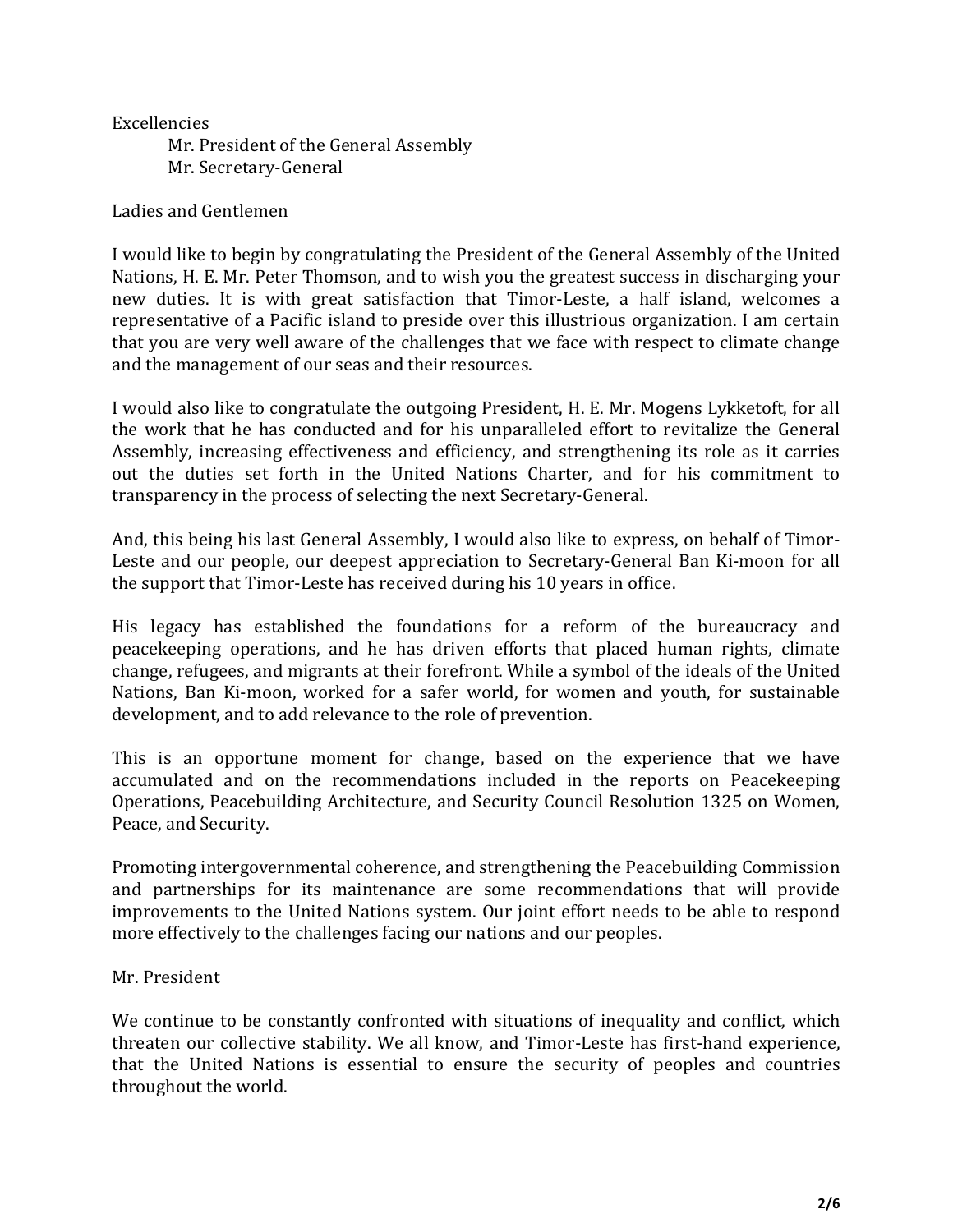We therefore reiterate our belief in the seven principles of the United Nations Charter and in the multilateral and international system, as we are aware that the world has a continued need to keep international peace and security, establish friendly relations among countries, and work in cooperation to find solutions to the problems of the world and to foster respect for human rights. These can be achieved only if countries are an integral part of the search for solutions to the problems that each country faces.

The results that Timor-Leste achieved ultimately confirmed this critical idea. Based on the lessons learned, we wish to contribute to the dreams and hopes of other countries and, through the g7+ and based on the principles of the *New Deal*, we share our experiences and knowledge with a group of 20 fragile states affected by conflict.

Regional integration generates opportunities for economic development and well-being for the people, and also contribute to peace and stability in the country and the region. It is based on this principle that we aspire to join ASEAN, as an opportunity to fulfill the dream of our people and our responsibility as an integral part of civilization.

It is the same principle that drove Timor-Leste, as a member and during our Presidency of the Community of Portuguese-Speaking Countries, to propose the concept of economic potential resulting from this trans-regional constellation that includes Europe, Africa, the Americas, and Asia, for debate among its Member States.

To this end and for development and the resulting improvement in the living conditions of its people, we appeal to the urgent need to remove the trade, financial, and economic blockade by the United States of America against the Republic of Cuba.

## Mr. President

We are well aware of the importance of peace for development and development for peace, which is a concept that we endeavored to include in Goal 16 of the Agenda 2030 that we approved one year ago.

There must be no doubt: without peace and stability, we cannot think of development and vice-versa!

The new Goals were set to include all countries, so that all may benefit from sustainable development. Last year, Timor-Leste, in addition to being one of the first countries in the world to subscribe to the Sustainable Development Goals, joined a group of another eight countries that, by sharing good practices and experiences, wish to serve as models for the implementation of this Agenda.

In one year, we have formed an inter-ministerial Working Group that, in collaboration with civil society organizations and our development partners, mapped indicators for the 17 Goals and selected 20 targets that will allow us to monitor implementation based on measurable results. We endeavored to raise the awareness of our partners regarding the importance of harmonizing our agendas and the need for financing to achieve results.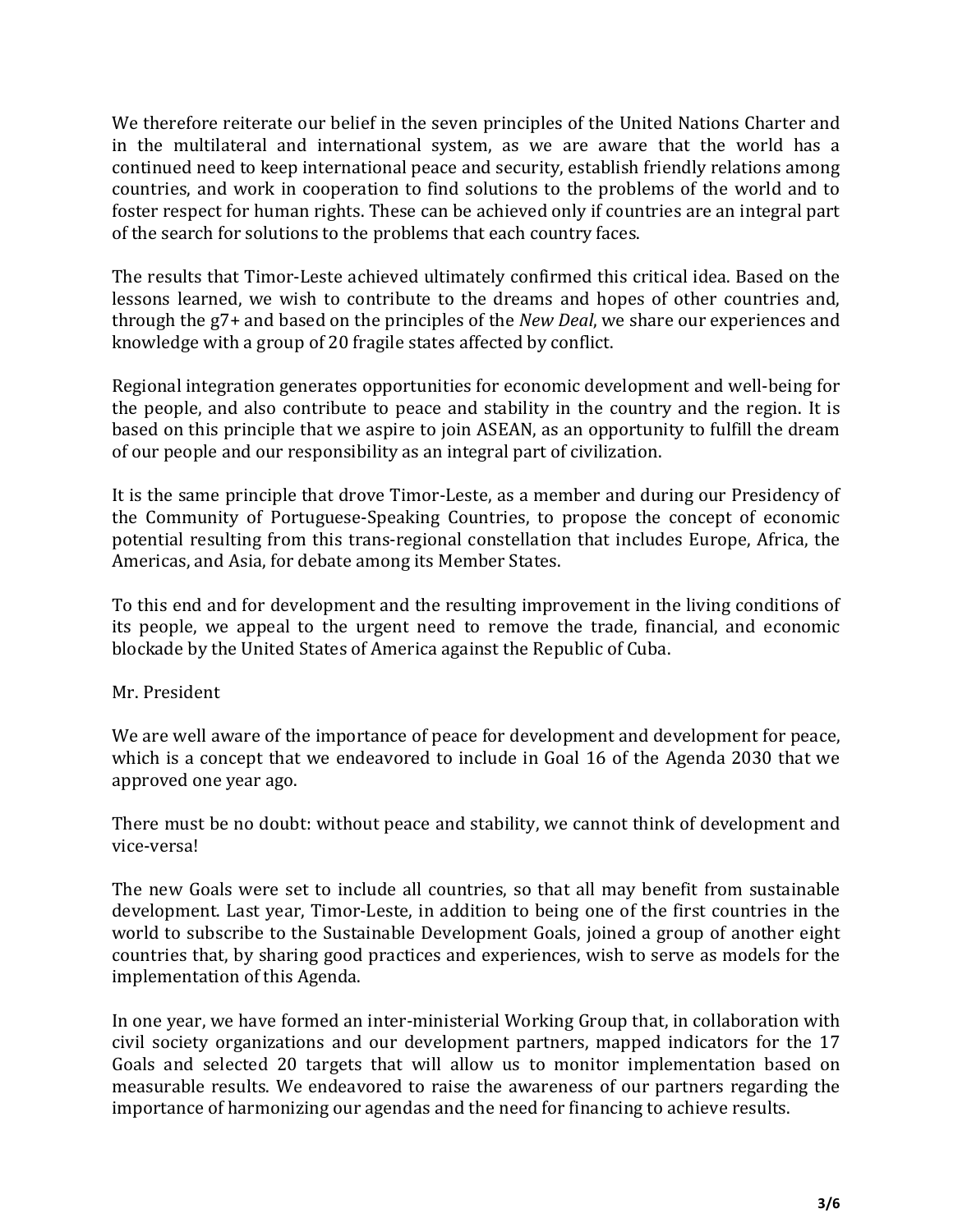We also undertook to convene a high-level international conference in March 2017 to discuss ways to advance the Agenda 2030 under the most difficult circumstances. We are further committed to show to our youth, the future generation, how important their role is in achieving these goals, to which we all must contribute and from which we all derive dividends.

This is not an easy exercise, and we attempted to harmonize the Goals with the planning of our activities and budget under our Government Program. And we will go further. We will also include the Sustainable Development Goals in the review of our Strategic Development Plan, which covers precisely through 2030.

We want its impact on our population to be real and to benefit, in the short, medium, and long term, from the youngest to the oldest citizen, from the cities to the most remote villages. Our experience has already proven that we can achieve this impact, for example, in the health sector. Health is our most precious asset, and we want to offer quality healthcare that benefits and impacts our population.

It is with great satisfaction that I share in this august assembly the fact that Timor-Leste was, according to studies published on ''Lancet'' magazine on the 21st of this month, the country that achieved most progress in the world in the achievement of the Sustainable Development Goals related to health since the year 2000, as a result of peace and stability in the country and our efforts to broaden access to healthcare. We have also joined the antibiotic resistance campaign, and a concerted action among our countries will help reduce the number of cases of resistance and increase the number of lives, both human and animal, that benefit from their correct administration.

## Mr. President

The world needs to place the physical and moral well-being and the dignity of human beings above any other interests. The refugees and migrants situation remains unsolved and deserves our focused attention and support. There is a continued need for a joint solution to end this situation affecting thousands of people, including children. We still need to establish a frank political dialogue and international partnerships to ensure continued respect for human rights and humanitarian assistance.

Other major scourges insist on afflicting the world. The conflicts in Syria, South Sudan, and Yemen, among others, are far from being resolved. We hope that the recent ceasefire in Syria may be a step on the road to peace and that conditions may be created for the delivery of humanitarian assistance to those who most depend on it for their survival. We urgently need to find a solution together, which ensures the right to self-determination for the Sahrawi people, as well as a just solution for the legitimate aspirations of the Palestinian people, which must be respected.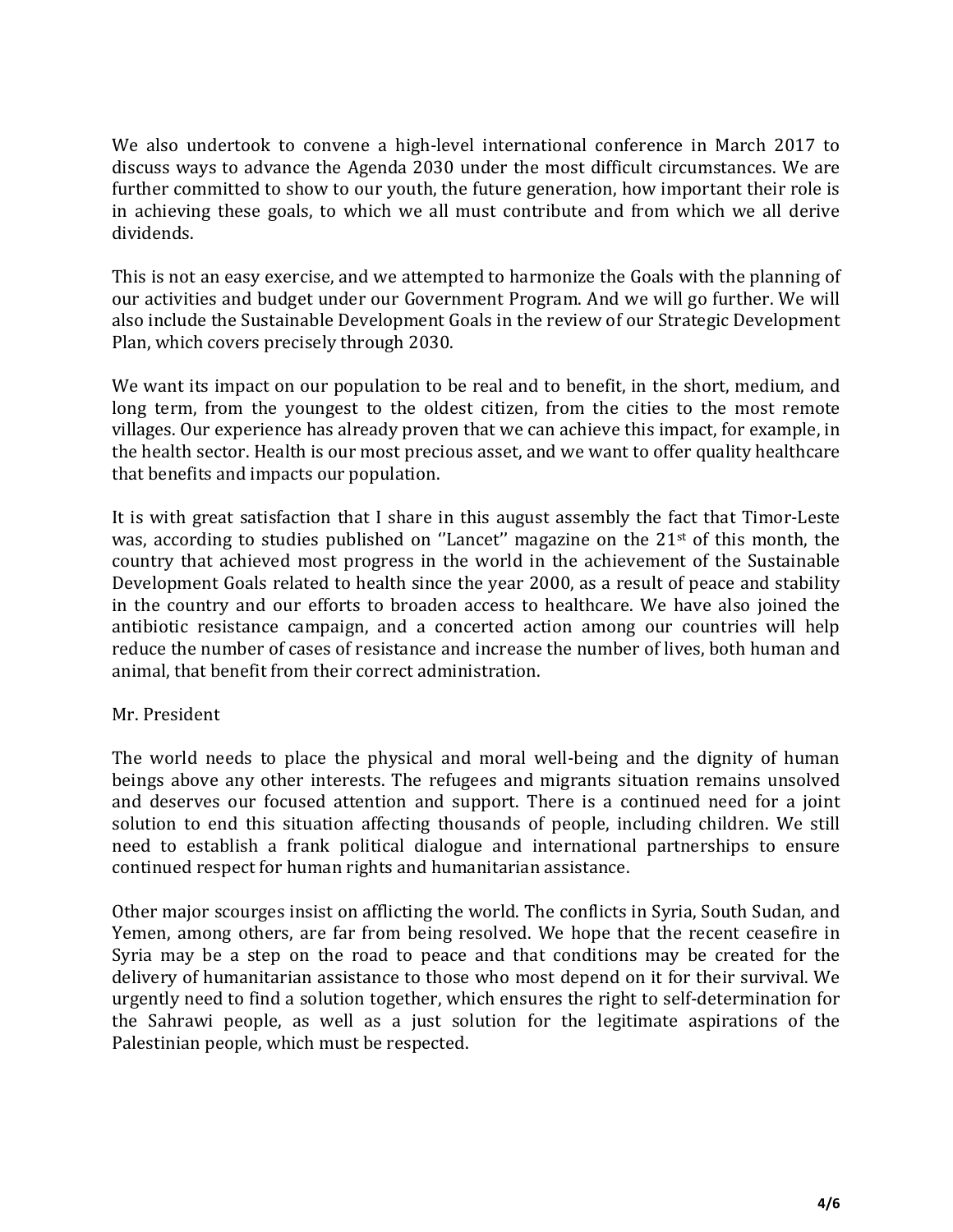### Mr. President

Timor-Leste, as a country that experienced conflict, knows all too well the high price of war and how we must do everything to avoid it, through preventive diplomacy and by strengthening the institutions of the State. In addition to our contribution within g7+, we are also willing, as in the past, to be part of other contingents and thus contribute to peacekeeping operations and demonstrate our gratitude toward the international community. For our past and for our present, Timor-Leste can serve as an example and a source of hope as a country that emerged from a conflict situation and became a peaceful country, with security and stability, where all benefit from the dividends of peace.

Even when countries emerge from conflict situations, there may remain issues of security that continue to threaten the nations. Acts of terrorism, organized crime, and threats to peace and stability have been constant and rather worrisome. The efforts to combat it require the commitment of all of us require us to work together and find a solution that lasts.

Timor-Leste, by ratifying Conventions, has strengthened our commitments to contribute to the prevention and fight against terrorism and organized crime. Money laundering and illicit financial flows are intimately connected with organized crime, and we are aware of the importance of also fighting piracy and the trafficking of drugs, persons, and arms.

Some of these crimes are committed at or through the sea. And, in order to combat these crimes and safeguard economic potential, we must also protect our borders and ensure maritime security. We are a maritime nation and, for us, the sea is highly and strategically important. To explore the potential that living and non-living maritime resources offer is to give ourselves the opportunity to diversify our economy through fishing activities and the development of tourism and non-living resources. It means sustainable development, which is doubly beneficial, not just for humans, but also for the environment.

We are thankful for the efforts of Fiji and Sweden in organizing the United Nations High-Level Conference to Support the Implementation of Sustainable Development Goal 14, which refers to oceans, to take place here, in New York, in June 2017.

Regarding the climate change issue, all countries in the world are committed to "take urgent action to combat climate change and its impacts". Island nations such as Timor-Leste are truly affected by the impact of these challenges. Our commitment to eradicate this scourge is demonstrated in the fact that we have actively participated in the negotiations and we have signed, in April of this year, the Paris Agreement which is in the process of being ratified in our National Parliament.

## Mr. President

In addition to this global concern, Timor-Leste also faces the challenge of establishing sovereign rights over our surrounding seas by delimiting our maritime borders.